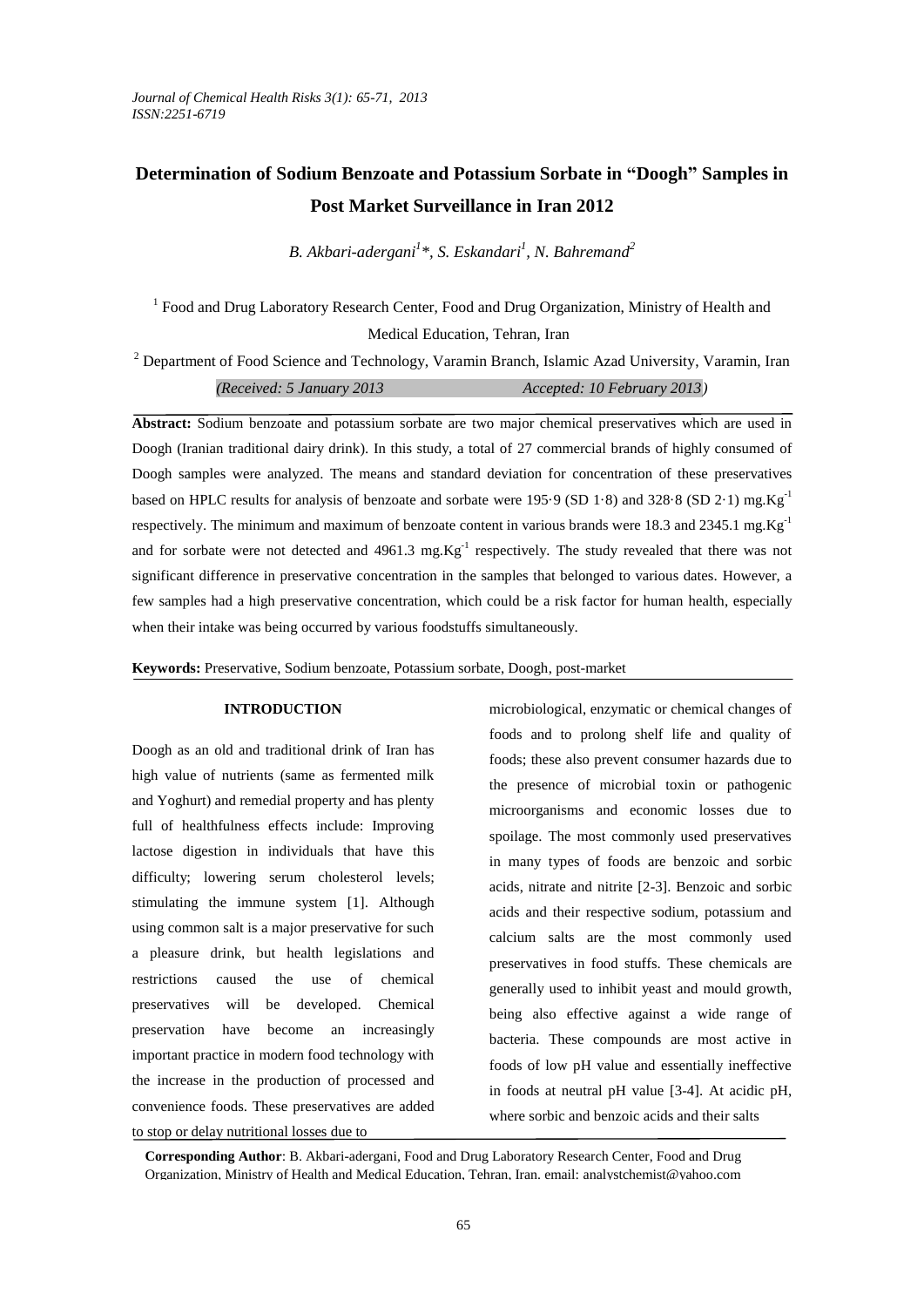effective, the lipophilic un-dissociated molecule is freely permeable across the cell membrane. Subsequently upon encountering the higher pH inside the cell, the molecule dissociates resulting in the release of changed anions and protons, which cannot cross the plasma membrane [5]. The importance of food preservatives to consumers has always been a health safety issue [2]. Although benzoic and sorbic acids and their salts are generally recognized as safe (GRAS) but the development of allergic reactions to benzoate in humans, such as uriticaria, non-immunological contact urticaria, metabolic acidosis, convulsions, hyperpnoea, weak clastogenic activity and asthma has been reported in some studies [3-4, 6-7]. Other studies showed that sorbic acid has low toxicity, explained by the fact that it is rapidly metabolized by path ways similar to those of other fatty acids. In humans a few cases of idiosyncratic intolerance to sorbic acid and sorbate salts have been reported (non-immunological contact urticaria and pseudoallergy) [3-4]. For the above mentioned reasons, sorbic acid and sorbate salts (especially potassium sorbate) have become the leading preservatives for a wide variety of food products [3]. For these reasons, the use of food additives in different countries is limited by specific regulations. These preservatives are allowed by legislation but their use demands special care. Iran follows regulations of Institute of Standard and Industrial Research of Iran (ISIRI) on the safe use of food additives [2]. The acceptable daily intake (ADI) values, determined by the joint FAO/WHO expert committee on food additives (JECFA) is 25mg/Kg of body mass for sorbic acid and sorbates salts. According to ISIRI, usage of potassium sorbate and sodium benzoate in dairy products is prohibited. The analytical determination of these preservatives is not only important for quality assurance purposes but also for consumer interest and protection. The most common analytical method for the determination of benzoic acid (BA)

and sorbic acid (SA) or sodium benzoate (E211) and potassium sorbate (E202) has been reversedphase HPLC [8-9]. Some other analytical methods such as Capillary Electrophoresis [10], Spectrophotometry [11], Gas Chromatography-Mass Spectrometry [12], liquid chromatography [4-5, 12-15] and SPME-HPLC [6] have also been reported. As can be seen, there are various methods for the analysis of these preservatives in foodstuffs, but a rapid and reliable method for identification and quantization of these preservatives in Doogh is procedure that mainly utilizes high performance liquid chromatography (HPLC) followed by ultraviolet detection. High sensitive chromatographic method is important as there seem to be an increasing trend in using combination of preservatives and their control in food stuffs. The purpose of this study was to quantify sodium benzoate and potassium sorbate in Doogh samples commercially available on the local markets in Tehran, Iran in 2012.

#### **EXPERIMENTAL SECTION**

#### *Samples*

The highly consumed samples of Doogh with different brands produced from cow's milk were purchased from vendors in Tehran, Iran. A total of 27 samples were collected to be representative of what a consumer would find in market-basket. Sample size ranged from 500 mL to 1.0 Liter. Each sample was tested for the two preservative, sodium benzoate and potassium sorbate.

HPLC grade acetonitrile and other reagents such as ammonium acetate, glacial acetic acid, hydrochloric acid and petroleum benzene (analytical grade) were purchased from Merck (Darmstradt, Germany). Commercial standards of sodium benzoate and potassium sorbate were supplied by Sigma chemical Co. Deionised water used for chromatography processing was obtained from a Millipore Milli-Q water purification system (ELGA, UHQ-II-MK3, UK). For the filtration of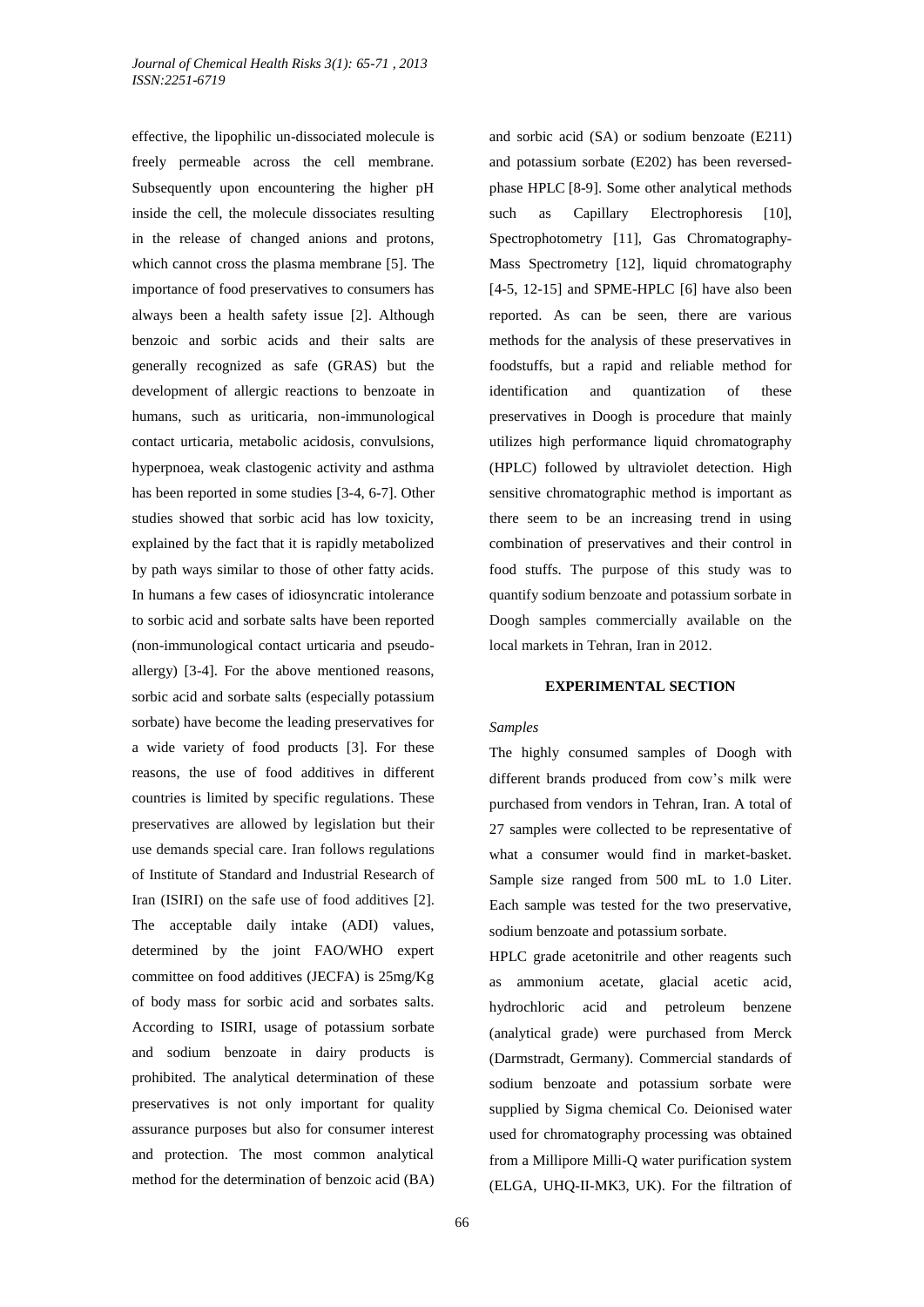samples prior to injection into the HPLC system, a Millex HV  $0.45 \mu m$  filter (Millipore) was used. The mobile phase consisted of 90% ammonium acetate buffer with 10% HPLC-grade acetonitrile was prepared in two steps (Pylypiw and Grether, 2000):

Step1: *Acetate Buffer*: Exactly 0.30 gr of ammonium acetate were dissolved in approximately 900 mL of deionised water in a 1.0 L beaker. To this solution were added approximately 0.5mL of glacial acetic acid and the pH adjusted to 4.2. The buffer solution was then transferred to 1.0 L volumetric flask, brought to volume and filtered through a  $47$ mm $\times$ 0.45 $\mu$ m nylon filter.

Step2: *Completion*: Exactly 900 mL of the acetate buffer solution was mixed with 100mL of HPLC grade acetonitrile. This was mixed, degassed in degasser (ultra sonic clear sweep system) and used for sample dilution, standard dilution and as HPLC mobile phase.

#### *Apparatus*

The chromatographic analysis was carried out in a high-performance liquid chromatography from Dionex equipped as follows: ultimate 3000 pump, ASI-100 Automated sample injector, Dionex UVD 170U detector, thermostatted column compartment oven TCC-100. The HPLC operating mode was isocratic, the injection volume was 20µL and the column temperature was adjusted at  $20^{\circ}$ C. The chromatography column was a Supelcosil LC-18:  $25cm \times 4.6mm$ , 5mm, Supelco, Bellefonte, PA, USA. Sample data collection was optimized to 30 min per sample with UV detection at wavelength of maximum absorption of the compounds, 225 nm for sodium benzoate and potassium sorbate. The optimal mobile phase flow rate was determined to be 0.8mL.min<sup>-1</sup>.

## **INSTRUMENTATION**

*Analysis of Sodium Benzoate and Potassium Sorbate*

A high performance liquid chromatography technique was used to determine the concentrations of sodium benzoate and potassium sorbate in the samples following the procedures described by Pylypiw and Grether, 2000. Each of Doogh samples were degassed in an ultra sonic bath and 1.0 mL of sample was diluted 1:10 with mobile phase. After that, obtained aqueous phase solution was transferred into dry falcon and put it in centrifuge (biofuge primco 6000 Heraeus) for 6000 rpm for 15 min. The clear aqueous solution on top of samples in falcons were caught with pipettes and filtered through a  $25$ mm $\times$ 0.45 $\mu$ m nylon Acrodisk filter to remove particulate matter from the samples and to prevent these particles from damaging the pumping or injection system or clogging the column. After that, aqueous phase solution was transferred to the dry HPLC vials and put on auto sampler of HPLC for detection and quantification.

### **RESULTS AND DISCUSSION**

#### *Method Validation*

The developed HPLC method was validated with respect to linearity and range, precision, accuracy, limit of detection and limit of quantitation following the International Conference on Harmonization (ICH) [16]. The external standard plot method was used for evaluation of linearity and range. Duplicate injections of 20 μL sodium benzoate and potassium sorbate standard solutions were used to construct linear regression lines (peak area versus concentration). The peaks were identified based on the retention time. The standard curves were obtained at five concentration levels for both of sodium benzoate and potassium sorbate. The concentration of these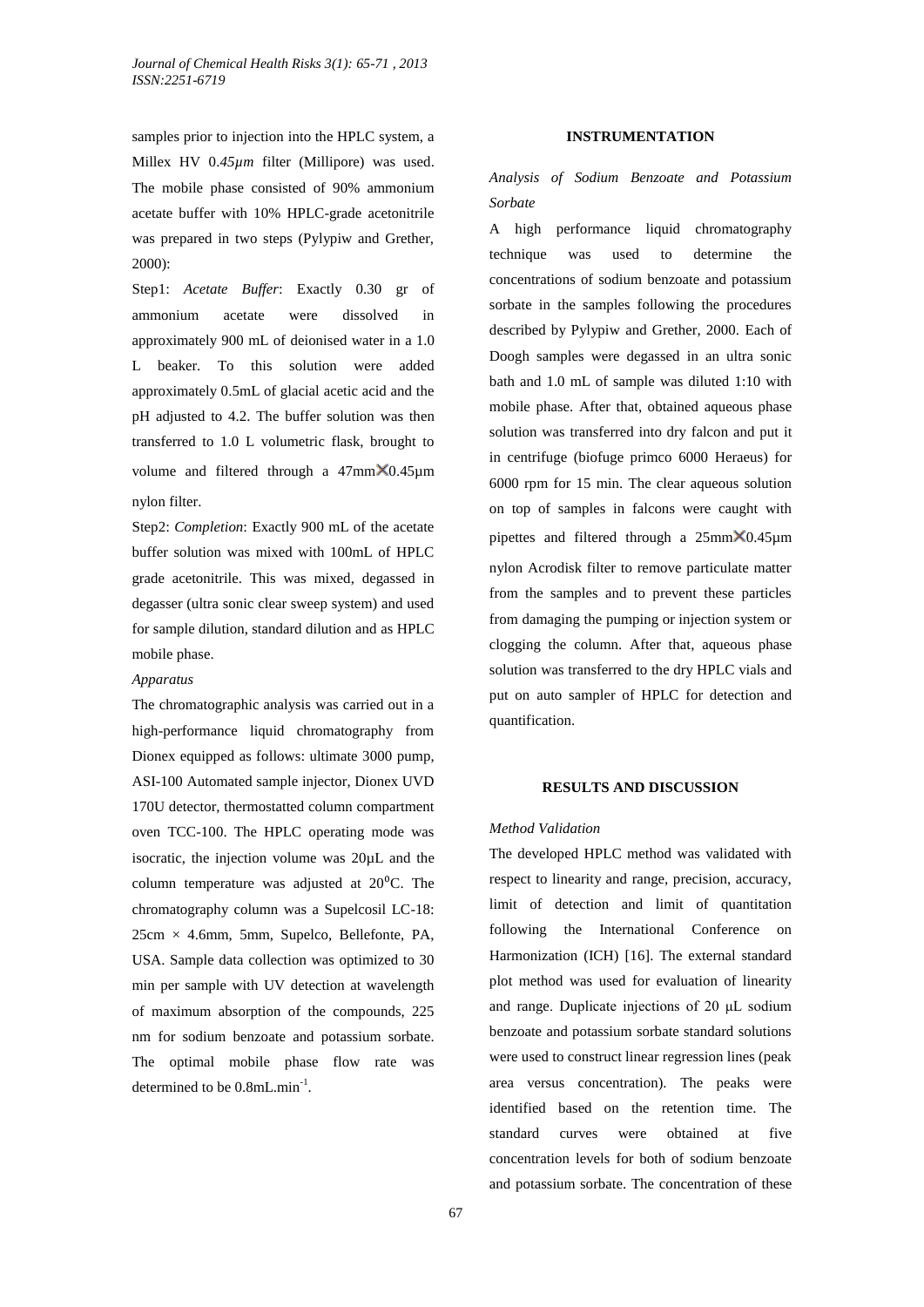solutions was 5, 10, 20, 40  $mg.L^{-1}$  and a zero as blank sample. The determination coefficient  $(r^2)$ obtained for the regression line (Table 1) demonstrates the excellent relationship between peak area and the concentration of benzoate and sorbate. The mean regression equations for concentrations of sodium benzoate and potassium sorbate versus arbitrary units of peak area were  $Y=$ 48.92 X + 34.51 and Y=134.04 X + 11.30, respectively (Y represents peak area, X represents concentration in mg. $L^{-1}$ ). The correlation coefficients for standard curves of sodium benzoate and potassium sorbate were more than 0.999 and 0.998, respectively. In order to verify the accuracy and precision of this analytical procedure, the recovery studies and relative standard deviations were carried out. The recovery of sodium benzoate and potassium sorbate added to the samples free of the two preservatives was

calculated (Table 2). Samples of Doogh were analyzed before and after addition of 10 and 20 mg of sodium benzoate and potassium sorbate to 500 ml of the samples. The calculation of accuracy was carried out as the percentage of preservatives recovered from the mixture. Mean recovery for benzoate and sorbate was between 93.1-96.3 and 92.9-99.7 respectively (n=5) indicating that the developed method was accurate for the determination of the preservatives in Doogh samples. The overlaid UV spectrum showed good response at 225 nm for these preservatives. Therefore, this wavelength was used for simultaneous determination of both compounds. In optimized conditions, benzoate and sorbate were separated with a resolution of more then 7 and the mean retention times were found to be 9.80 and 26.50 min respectively (figure 1).



Figure 1. Typical HPLC chromatogram of standard solutions of preservatives containing 40 mg.L<sup>-1</sup>of sodium benzoate and potassium sorbate, Conditions: column Supelcosil LC-18:  $25cm \times 4.6mm$ , 5mm, eluted with a mixture of ammonium acetate buffer and acetonitrile as described in experimental section with a flow rate of 0.8 mL.min<sup>-1</sup> and detected at 225 nm.

The limit of detection (LOD) for benzoate and sorbate were  $0.15$  and  $0.24$  mg.kg<sup>-1</sup> in the samples, respectively. The limit of quantitation (LOQ) for sodium benzoate and potassium sorbate were 0.5 and  $0.8 \text{ mg} \cdot \text{kg}^{-1}$  in the samples, respectively.

# **ASSAY RESULTS**

The results of the preservative analysis in the highly consumed Doogh samples are demonstrated in Table 2. The mean of sodium benzoate in all of the samples was 195.9 mg.kg $^{-1}$  with standard deviation of  $1.8 \text{ mg} \cdot \text{kg}^{-1}$ . The mean of potassium sorbate in all the samples was 328.8 with standard deviation of 2.1 mg.kg $^{-1}$ . The highest concentration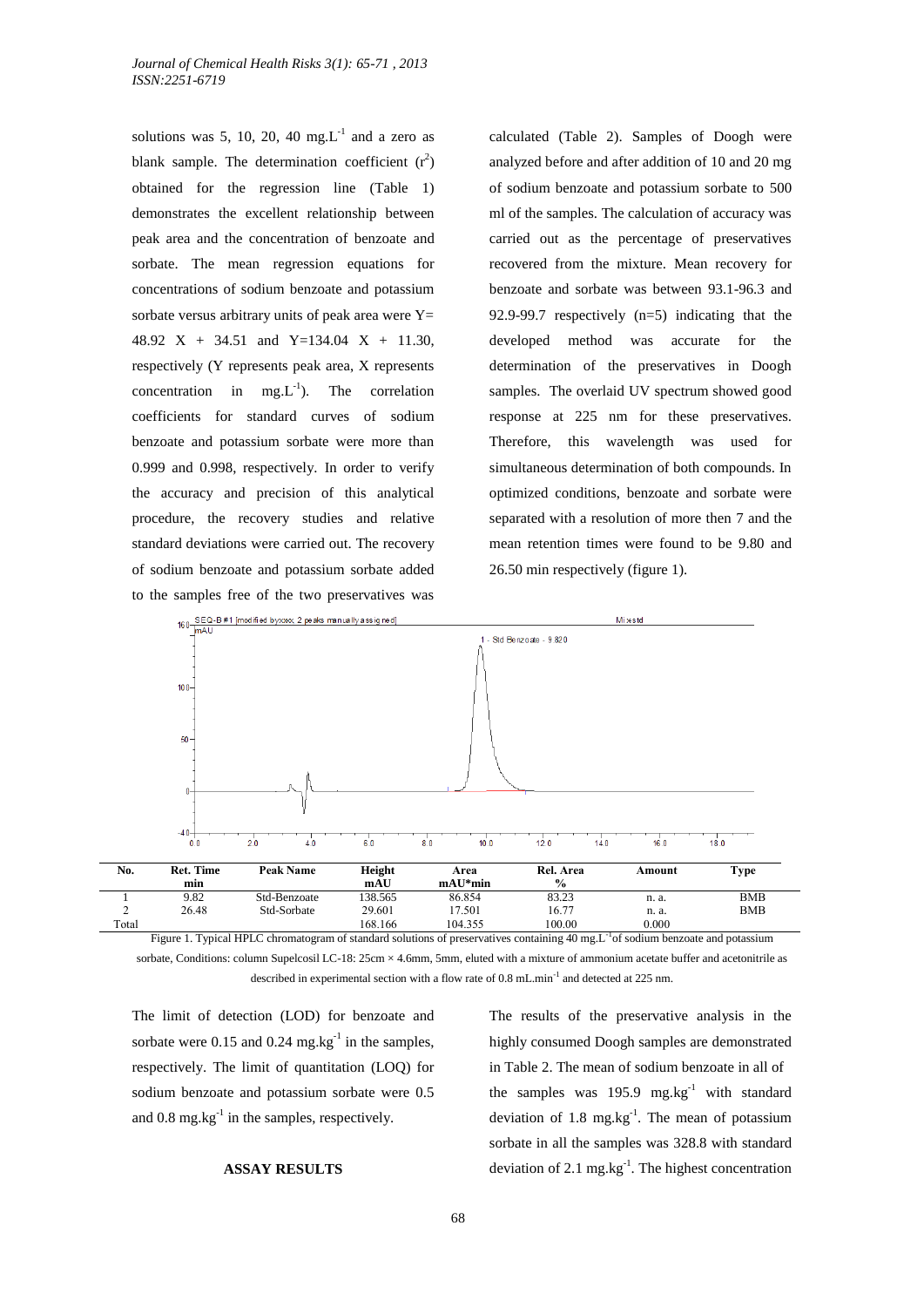of benzoate was found in a flavored Doogh sample and the lowest concentration was found in a Doogh sample which was containing any flavor. There was no significant difference in preservative concentration in the samples that belonged to various production date. All of the Doogh samples contained sodium benzoate in the range of 18.3 to  $2345.1$  mg.kg<sup>-1</sup>, which are not acceptable according to Institute of Standard and Industrial Research of Iran (ISIRI). About 25.9 percents of samples contained concentrations of potassium sorbate between 0.6 to 4961.3 mg.kg<sup>-1</sup>, which was not in compliance with the ISIRI legislations. Exactly 25.9 percents of Doogh samples contained both of sodium benzoate and potassium sorbate and there was not any potassium sorbate in 74.9 percent of samples. A typical HPLC chromatogram for a flavored Doogh sample was illustrated in figure 2. As can be seen in this figure, this sample containing sodium benzoate and potassium sorbate and two well separated peaks could be seen in 9.29 and 26.78 min for these preservatives.



| No.   | <b>Ret. Time</b> | Peak Name | Height | Area      | Rel. Area     | Amount | Type       |
|-------|------------------|-----------|--------|-----------|---------------|--------|------------|
|       | min              |           | mAU    | $mAU*min$ | $\frac{0}{0}$ |        |            |
|       | 9.29             | Benzoate  | 0.159  | 0.081     | 9.37          | n. a.  | <b>BMB</b> |
| ∼     | 26.78            | Sorbate   | .293   | 0.787     | 90.63         | n. a.  | <b>BMB</b> |
| Total |                  |           | 1.452  | 0.869     | 100.00        | 0.000  |            |

Figure 2. A typical HPLC chromatogram of Doogh sample containing sodium benzoate and potassium sorbate. These preservatives were detected at 9.29 and 26.78 min respectively. All other conditions is the same as in figure 1.

Table 1. The linearity results of the HPLC method

| <b>Preservative</b> | <b>Concentration</b> | <b>Equation for regression line</b> | r"    |  |
|---------------------|----------------------|-------------------------------------|-------|--|
|                     | $(\mu g/mL)$         |                                     |       |  |
| Sodium benzoate     | $5.0 - 40.0$         | $Y = 48.92 X + 34.51$               | 0.999 |  |
| Potassium sorbate   | $5.0 - 40.0$         | $Y=134.04$ X + 11.30                | 0.998 |  |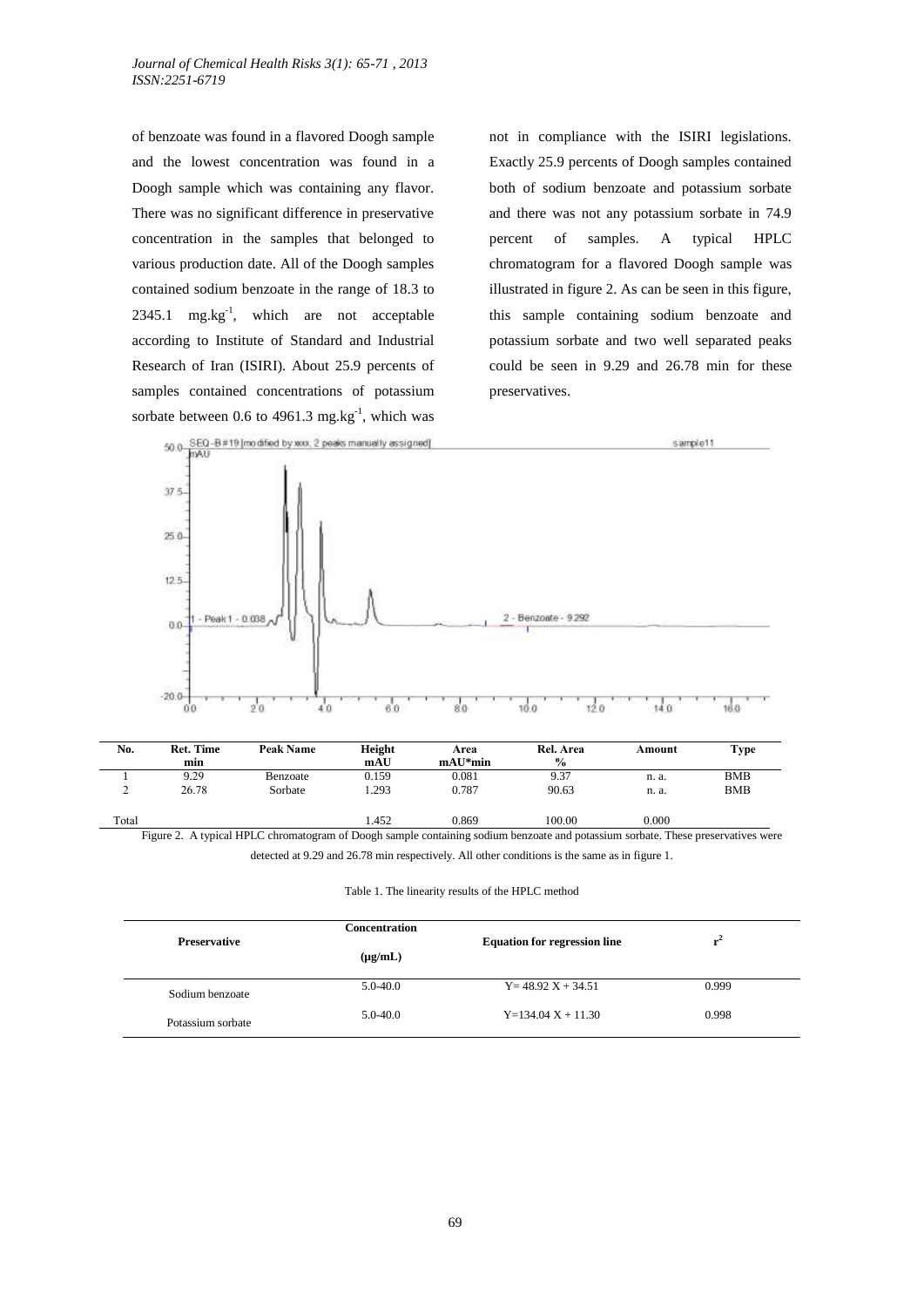| <b>Preservative</b> | Mean    | Range           | S.D.    | <b>Mean Recovery</b> |  |
|---------------------|---------|-----------------|---------|----------------------|--|
|                     | (mg/Kg) | (mg/Kg)         | (mg/Kg) | $(\%)$               |  |
| Sodium benzoate     | 195.9   | $18.3 - 2345.1$ | 1.8     | 95.7                 |  |
| Potassium sorbate   | 328.8   | $0.0 - 4961.3$  | 2.1     | 96.1                 |  |

Table 2. Mean and concentration range of sodium benzoate and potassium sorbate in Doogh samples by HPLC method

#### **CONCLUSION**

In this research a reverse phase HPLC method has been developed and validated for detection and quantification of sodium benzoate and potassium sorbate in some highly consumed brands of Doogh samples which were assigned as representative of what a consumer would find in market-basket. Due to the positive results for sodium benzoate and potassium sorbate in most of the Doogh samples it can be concluded that about 25.9 percent of the collected samples are not acceptable Institute of Standard and Industrial Research of Iran. Many of the reported methods use complicated and laborintensive pre-treatment procedures such as steam distillation multiple steps and solid-phase extractions. Comparing to the previous methods [4, 6], the presented analysis method simplifies considerably the analysis, reducing its cost and time encompasses higher level of sensitivity. This information about general detections of sodium benzoate and potassium sorbate in most of the samples shows that these chemicals are commonly used as preservatives in Doogh sample. Recently the use of sodium benzoate and of potassium sorbate in Doogh is prohibited by the Institute of Standard and Industrial Research of Iran (ISIRI). Therefore, the use of sorbate and benzoate should be regulated and more cooperation among producers, processors and the regional administration is essential.

# **ACKNOWLEDGEMENT**

The general manager of food and drug control laboratories due his financial support in this work is acknowledged.

# **REFERENCES**

1. Olson D.W, Aryana K.J., An excessively high Lactobacillus acidophilus inoculation level in yogurt lowers product quality during storage. Science Direct, 2007. 41: 911-918.

2. Küçükçetin A., Şik B., Demir M., Determination of sodium benzoate, potassium sorbate, nitrate and nitrite in some commercial dairy products, Arastirma Makalesi, 2008. 33, (4), 159-164.

3. Santini A. O., Pezza H.R., Filho J., Sequinel R., Pezza L., Potentiometric sensor for sorbic acid determination in food products. Food chemistry, 2009. 115: 1563-1567.

4. Tfouni S.A.V., Toledo M.C.F., Determination of benzoic and sorbic acids in Brazilian food, Food control, 2002. 13: 117-123.

5. Cigic K. I., Plavec J., Mozina S.S., Zupancic-Kralj L., Characterisation of sorbate geometrical isomers, Journal of Chromatography A., 2001. 905: 359-366.

6. Wen Y., Wang Y., Feng Y.Q., A simple and rapid method for simultaneous determination of benzoic and sorbic acids in food using in-tube solid-phase micro extraction coupled with highperformance liquid chromatography. Analytical and Bio analytical chemistry. 2007, 388: 1779- 1787.

7. Lino C.M, Pena A., Occurrence of caffeine, Saccharin, benzoic acid and sorbic acid insoft